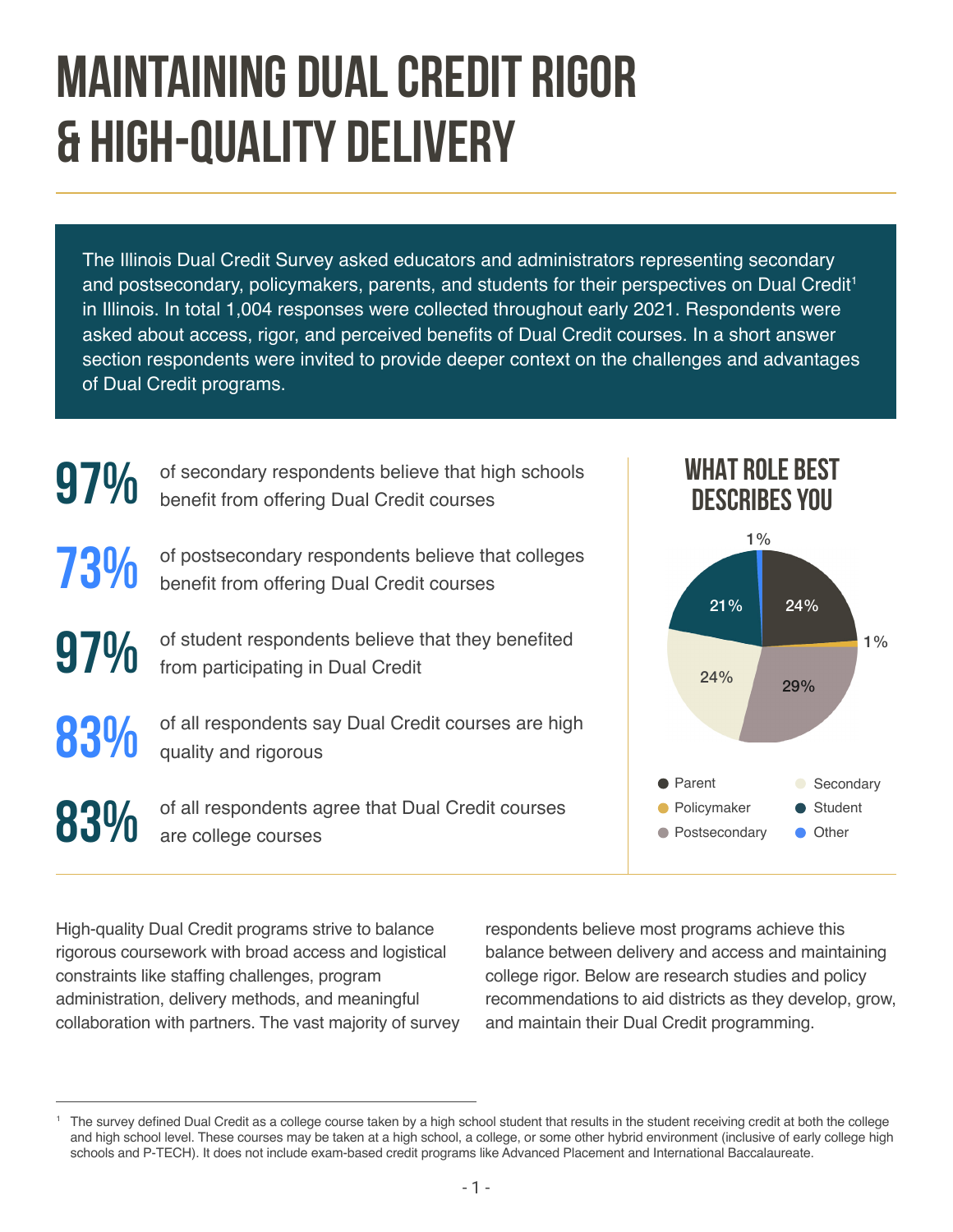#### **RESEARCH & RESOURCES**

- [Illinois Dual Credit Report: Current Landscape & Policy Recommendations](https://www.ilacep.com/illinois-dual-credit-report)
- [Strengthening Supports for Dual Credit Instruction in Chicago: Takeaways and Promising Practices](https://edsystemsniu.org/wp-content/uploads/2022/03/CCC-Dual-Credit-20211103O.pdf)
- [Unlocking Potential: A State Policy Roadmap for Equity & Quality in College in High School Programs](https://static1.squarespace.com/static/589d0f90ff7c507ac483988e/t/5dc9ba08e23407334f727b8c/1573501460447/UNLOCKING+POTENTIAL+-+A+State+Policy+Roadmap+for+Equity+and+Quality+in+College+in+High+School+Programs-4.pdf)
- [Rethinking Dual Enrollment to Reach More Students](https://www.ecs.org/wp-content/uploads/Rethinking_Dual_Enrollment_to_Reach_More_Students.pdf)
- [Expanding Equity in Dual Credit Report](https://dualcreditequity.org/)
- [NACEP's Fast Facts](https://www.nacep.org/resource-center/nacep-fast-facts/)
- [Model Partnership Agreement](https://www.isbe.net/Documents/DCQA-Model-Partnership-Agreement-Form.pdf)

Survey respondents offered recommendations on teacher recruitment, partnership development, and course delivery to help districts better navigate these challenges and provide high-quality courses to students.

# **QUALIFIED TEACHERS ARE ESSENTIAL TO RIGOR AND SCALE OF DUAL CREDIT**

 **"Making sure we have teachers qualified to teach these classes.** *There are only a couple teachers in each department with the credentials to teach the [Dual Credit]. Then, when they leave,*  we don't have a quick, easy replacement. This is a *real stress on the schools."*

—Secondary Counselor

■ *"Maybe an incentive for current teachers to* **attain a masters degree** *in a particular Dual*  Credit field would facilitate increasing Dual Credit *opportunities. Currently, our teachers who are*  entering secondary education after years in industry are higher-qualified for the junior college minimum faculty qualifications than the teachers who have gone through university CTE teacher preparatory programs."

—Secondary Administrator

## **EFFECTIVE PARTNERSHIPS AND COLLABORATION DRIVE ALIGNMENT AND QUALITY**

 **"Working relationships and communication channels are essential** between every high school and their local community colleges *to ensure that Dual Credit opportunities are*  consistently communicated, offered, and enhanced for our students."

—Secondary Administrator

 "One of the ICCB goals is to **support a seamless transition for students into and through postsecondary education and the workforce**  by fostering system engagement and equitable

outcomes. For many high schools, the awarding of Dual Credit through community college partners is the end in itself and few resources are committed to supporting students who want to continue their studies at the college. For colleges, it is *seen as both a service to the community and an*  investment in potential future students. A more equitable partnership focused on the needs of advancing students might serve both parties better and simultaneously address ongoing issues of student access and inclusion."

—Postsecondary Administrator